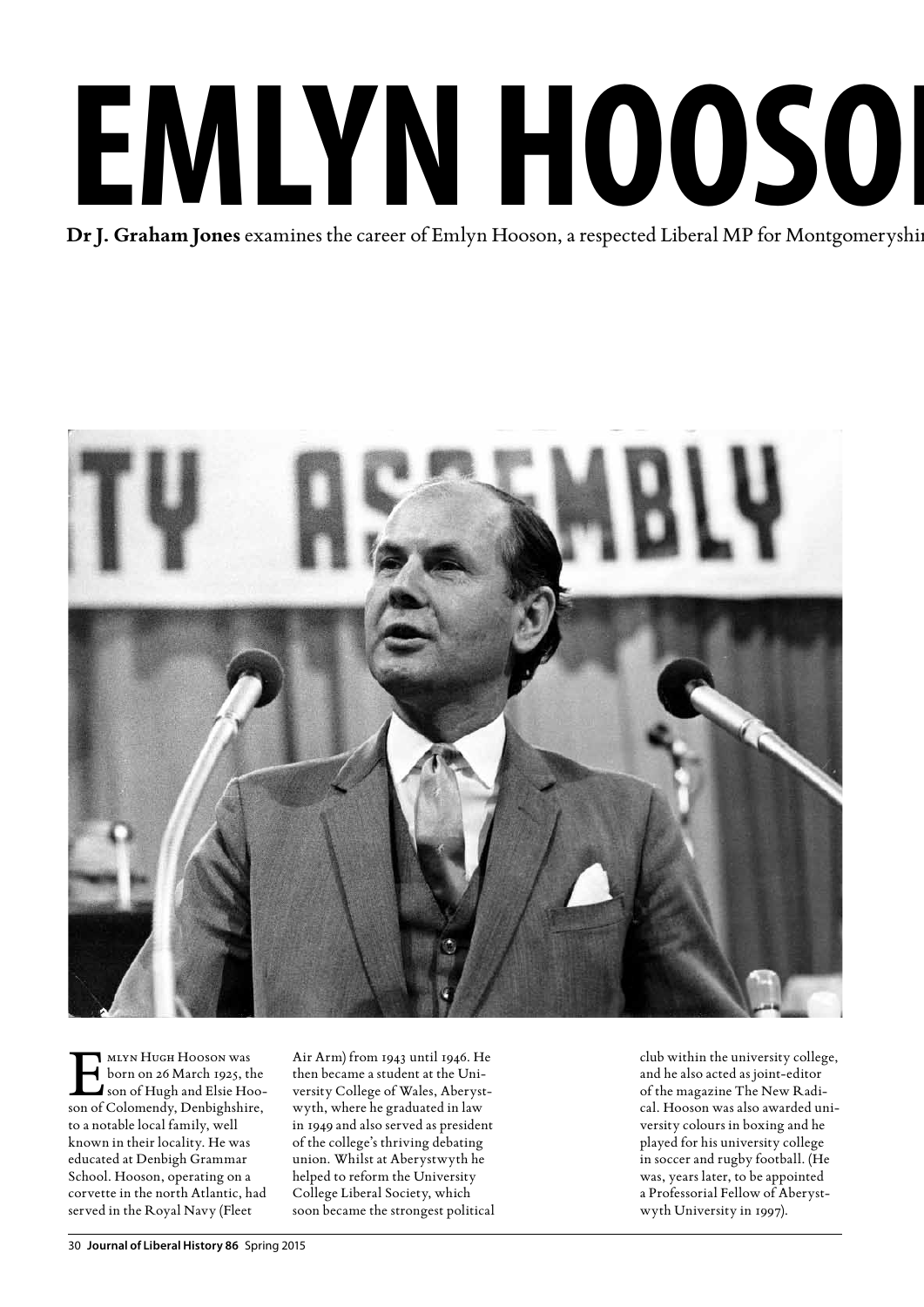re 1962–1979, later a prominent Liberal Democrat peer, and Welsh public figure and businessman.

**His especial** 

**strengths** 

**before a** 

**judge and** 

**thorough-**

**ness of his** 

**the clarity** 

**and sharpness of his** 

**arguments, and his abil-**

**ity to get to** 

**of any legal** 

**argument.**

**the heart** 

**preparation,** 

**jury were the** 

In 1950 he married Shirley Margaret Wynne Hamer, the daughter of Sir George Hamer CBE of Llanidloes, a prominent and influential figure in the locality and a powerful Liberal in the politics of Montgomeryshire where he served as its Lord Lieutenant. There were to be two daughters of the marriage, Sioned and Lowri, both educated at the Welsh School at London, where their father became the chairman of the governing body. There were also in due course to be two grandchildren. Emlyn Hooson was a native and natural Welsh speaker, and a fervent supporter of Welsh causes and the national rights of Wales, including devolutionary initiatives, throughout his life.

Hooson was called to the Bar at Grays Inn in 1949, and was appointed QC in 1960 at the age of just 35, the youngest such appointment for decades, and one of the youngest ever. (He subsequently became a bencher of Grays Inn in 1968, and served as vice-treasurer there in 1985, and treasurer in 1986). At the Bar, Hooson earned a reputation as a cool, clear thinker and lucid advocate. His especial strengths before a judge and jury were the thoroughness of his preparation, the clarity and sharpness of his arguments, and his ability to get to the heart of any legal argument – together with his persuasive, attractive personality and unfailing eloquence.

As QC, Hooson represented Ian Brady, one of the 'Moors Murderers' along with Myra Hindley, when Brady was tried and convicted on three murder charges at Chester Crown Court in the spring son had been appointed to lead Ian Brady's defence; Brady was charged with murdering Lesley Anne Downey (10), John Kilbride (12) and Edward Evans (17), (Myra Hindley was also charged with killing Lesley Anne and John). When the trial opened the following April, the evidence left Hooson little to work with. Brady admitted having wielded the axe against Evans, and although Hooson insisted there was only the 'flimsiest evidence' against him over the deaths of the two children, Brady and Hindley were convicted on all counts and sentenced to life imprisonment; Brady remains behind bars. Emlyn Hooson became ever

of 1966. In December 1965 Hoo-

more convinced that the death penalty would not have deterred the Moors Murderers. When in the autumn of 1967, three years after its abolition, Duncan Sandys moved to reintroduce it because of a sharp increase in murder convictions, Hooson told him this was because juries were now readier to convict for murder given that the death penalty no longer existed. Otherwise, Hooson was generally a legal conservative who did not favour sweeping changes in the British legal system. He opposed the introduction of majority verdicts and, in the Lords, he resisted far-reaching reforms proposed by the Conservative Lord Chancellor, Lord Mackay, fearing they would undermine the independence of the judiciary and the Bar.

In 1970 Hooson appeared for the Ministry of Defence at a public inquiry over plans to move its experimental range from

Shoeburyness to Pembrey, near Carmarthen. Local Liberals, who hotly opposed the plan, were aghast. In February 1974, he had to pull out of a lucrative two-month bank robbery case at the Old Bailey when Edward Heath called a snap election. He was the deputy chairman of the Flintshire Quarter Sessions, 1960–72, deputy chairman of the Merionethshire Quarter Sessions, 1960–67, and then its chairman, 1967–72. He was appointed Recorder of Merthyr Tydfil early in 1971 and Recorder of Swansea in July of the same year. He was elected Leader of the Wales and Chester Circuit, 1971–74.

Having first been adopted as the Liberal candidate for Lloyd George's old seat, the Carnarvon Boroughs (which was then abolished by the Boundary Commissioners in 1950), Emlyn Hooson had already contested Conway unsuccessfully for the party in the general elections of both 1950, when he lost to the Labour candidate, and 1951, when he was defeated by a Conservative. On both occasions he came third. He played little part in the 1955 general election campaign, but did speak at some Liberal meetings during the 1959 campaign. Then, doubtless with his fatherin-law's ready assistance, he had become the anointed heir for Montgomeryshire, the seat held ever since 1929 by the former Liberal Party leader, E. Clement Davies. When the Montgomeryshire Liberal Association had invited nominations for the vacancy in July 1960 (a course of events which had not occurred in the county since 1927), no fewer than seventeen names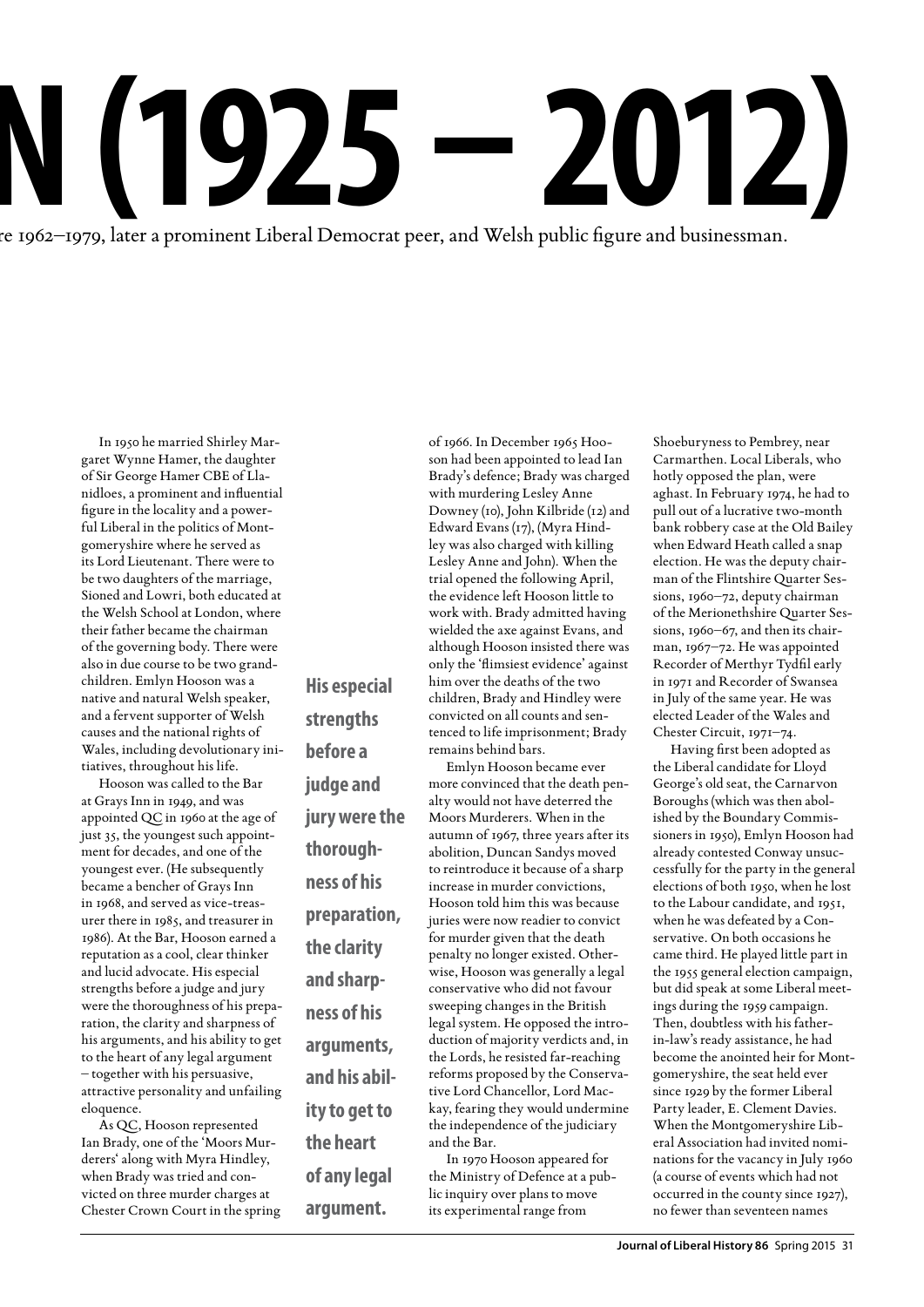had come to hand. This was later reduced to a short-list of just three – Stanley Clement-Davies (the only surviving child of the sitting MP for the county), Lt Colonel Patrick Lort-Phillips, and Emlyn Hooson. The withdrawal of the first named on grounds of ill health led to the selection of Hooson whose political and professional pedigree was impeccable. Welsh speaking and involved in an array of Welsh language cultural activities, professionally accomplished as a lawyer, the son of rural Denbighshire, and chairman of the Welsh Liberal organisation since 1956, he had received the fulsome blessing of Clement Davies. Moreover, he had earned his spurs in the Conway constituency in the general elections of 1950 and 1951 when he had much impressed local Liberals.<sup>1</sup>

Hooson was elected Liberal MP for Montgomeryshire following a keenly contested by-election campaign in May 1962 caused by the death of Clement Davies. Local farmers proudly carried him shoulder-high through Welshpool following his dramatic victory at the polls. His initial majority there was a surprisingly high 7,549 votes. He had trebled the Liberals' majority in the by-election, at a stroke dispelling the widely held local myth (believed by all three local parties in the constituency) that Clement Davies had been the beneficiary of a most substantial personal vote in Montgomeryshire.

During the early 1960s the Liberal Party was experiencing something of a minor national revival encapsulated above all in the sensational victory in the Orpington by-election in March 1962. Hooson's shrewd policies urged rural and road development to reverse Welsh depopulation, demanding the Liberals become a 'wholly modern, radical and classless party'. By 1964 he was elected to the Liberal Party national executive. Although he continued his professional activities as a barrister (a preoccupation which invited sharp criticism from some sections of the party), Emlyn Hooson was much involved in the revival and reorganisation of his party in Wales in the mid-1960s. He was (in striking contrast to his party leader Jo Grimond) doggedly determined that the Liberals should reach no formal agreement with Harold Wilson's

**He had trebled the Liberals' majority in the byelection, at a stroke dispelling the widely held local myth (believed by all three local parties in the constituency) that Clement Davies had been the beneficiary of a most substantial personal vote in Montgomeryshire.** Labour government elected in October 1964, and he imaginatively depicted a distinct future for the Liberal Party as 'a radical, non-Socialist party in Britain'. Hooson was not wholly welcoming to the new Wilson government, demanding that they should abandon steel nationalisation. But he backed the Labour left-winger Sydney Silverman's effort to abolish capital punishment, on the basis of the score of capital cases in which he had been involved (including that of Ian Brady who, as already noted, remains behind bars to this very day). Subsequently, as a warm admirer of Lyndon Johnson's Appa-

lachian Bill in the USA, Emlyn Hooson devoted his energies to preparing a Liberal economic plan for Wales. He was also much involved in the negotiations which preceded the setting up in September 1966 of the independent Welsh Liberal Party, a step which he applauded with gusto, and he then served devotedly as chairman of the new party right through until 1979. Emlyn Hooson certainly occupied a quite distinctive niche within the Welsh and British political spectrum. Following the setting up of the quasi-independent Welsh Liberal Party, he was described by one political commentator the following spring at Westminster as 'a kind of one-man parliamentary party like Mr Gwynfor Evans, the solitary Welsh Nationalist at Westminster. … There Mr Hooson sits, the solitary pride and joy of all that is left of the glorious Welsh Liberalism of years gone by'.**<sup>2</sup>** At the second annual conference of the Welsh Liberal Party convened at Llandrindod Wells in 1968, Emlyn Hooson claimed that by this time 'all internal criticism' of the once contentious decision to set up an autonomous Welsh party had been 'stilled'. The new party, he asserted with gusto, had become in a very short time 'the thinking party in Wales … the think tank of Welsh politics. … Liberalism … is more thrustful, it is attracting more people. … We must avoid the deadening hand of consensus politics if we are to have thrust and determination'.**<sup>3</sup>** Prior to 1967, many influential Liberals in Wales had not approved of the idea to establish a separate Welsh party, prefer-

ring to retain the status quo and a

party which was wholly Westminster focused. Other Welsh Liberals, Emlyn Hooson among them, rejoiced that the deeply cherished dream of Lloyd George for Cymru Fydd in the 1890s had at long last become a reality with the creation of a single Welsh Liberal Party.

During the 1960s, Hooson was very conscious of a seemingly ever more menacing Plaid Cymru challenge. On 1 March 1967 he introduced in the House of Commons a Government of Wales Bill, which proposed an all-Wales Senate of eighty-eight members. He also introduced in the Commons a succession of measures to tackle depopulation, and various bills in support of the Welsh language. He resolutely refused to countenance any kind of agreement or electoral pact with Plaid Cymru. Hooson the QC defended nationalists accused of terrorism, but Hooson the politician trenchantly opposed 'Welsh extremism'. In 1968 he demanded concerted action to halt Welsh terrorists after a series of bombings. After twelve Welsh students were jailed in 1970 for invading a High Court case in London, Hooson said the Welsh were fed up with people who broke the law then whined about the consequences.

He had meanwhile, still politically ambitious, stood unsuccessfully against Jeremy Thorpe and Eric Lubbock for the party leadership in January 1967 following Jo Grimond's retirement. Defeat on the first ballot saw Hooson give his support to Thorpe formally. Emlyn Hooson was never to be a strong supporter of Thorpe as party leader throughout, but there was certainly no real possibility that he might rebel publicly against his party leader. It was widely felt at the time and subsequently that if Emlyn Hooson had been less brilliant and busy as a barrister and judge, he might well have succeeded Jo Grimond as leader of the Liberal Party in 1967.<sup>4</sup> There were certainly rather unpleasant undertones surrounding the leadership contest. Almost forty years later Hooson was to claim that Laura Grimond, Jo Grimond's wife, had urged one of their Scottish colleagues not to give support to 'that Welshman' – evidence of, for whatever reason, a hostility towards Hooson north of the border.<sup>5</sup> Grimond had also let it be known quite clearly that Jeremy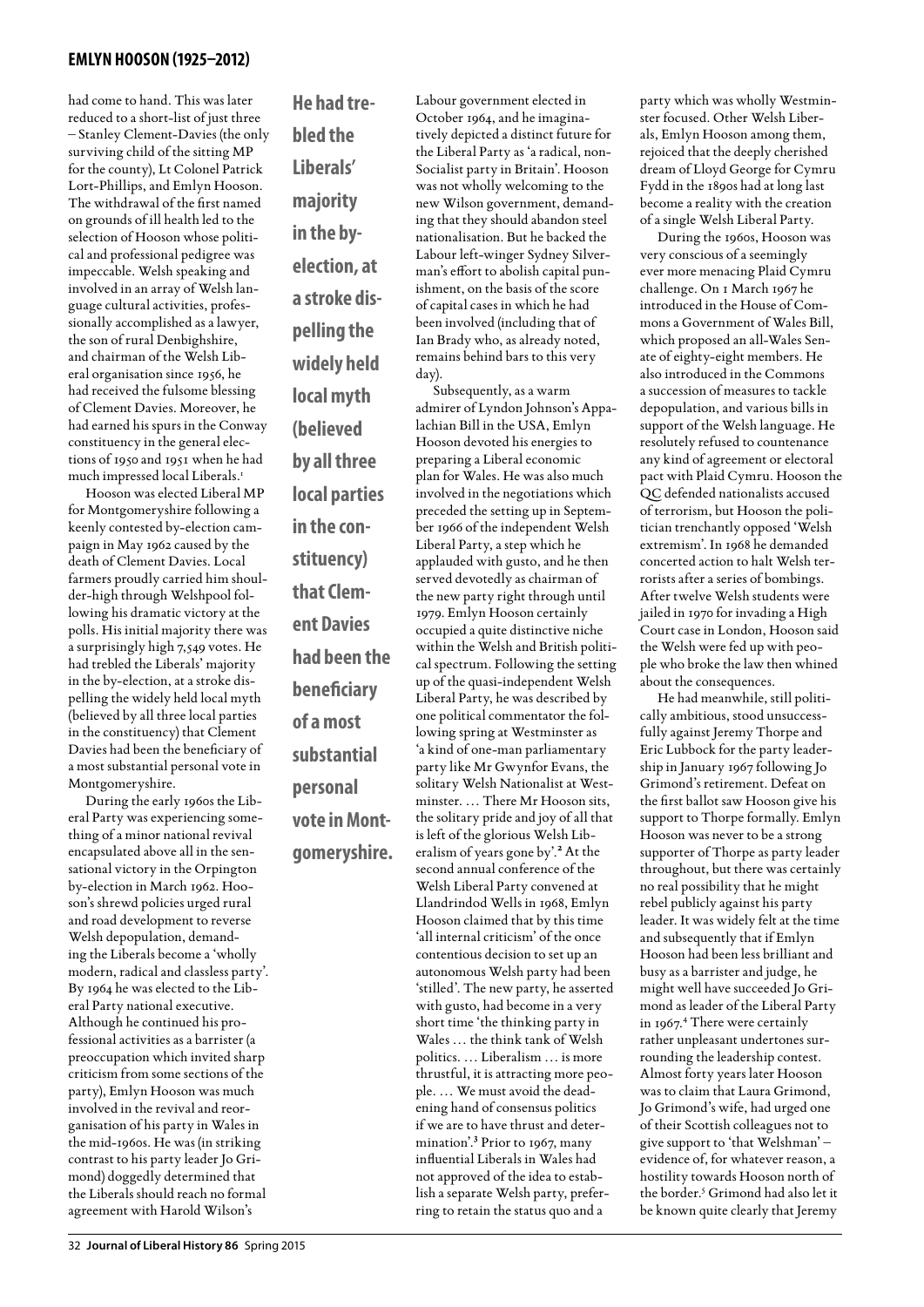Thorpe was indeed his chosen successor as party leader. Had Grimond stood down earlier, between 1964 and 1966, which he had certainly been considering, then Hooson might have had a better chance of becoming leader, since there have been suggestions that the two Scottish MPs who lost their seats in the general election of March 1966, George Mackie and Alisdair Mackenzie, might well have supported him in a leadership ballot.

Later on, many within the Liberal Party came to believe that their party would have been better served in the long term by a Hooson or a Lubbock leadership. Had Hooson succeeded, he would certainly have been a more rightwing leader, more willing to fight the Labour Party as fiercely as the Tories. Behind the scenes at least during the late 1960s, Emlyn Hooson had given some support to the attempt by leading Liberal Party officials in the country at large like Tim Beaumont and Gruffydd Evans to put pressure on Jeremy Thorpe to stand down, or at least to agree to a collegiate form of party leadership. His distaste for the party leadership did at least enable Hooson to maintain a generally amicable relationship with the prospering Young Liberal movement during this crucial period in the party's history.

Being initially Eurosceptic, he would have wanted the Liberals to take a less pro-European line. He was the only Liberal to vote against Britain joining the European Community. But he was more anti-imperialist than others, fiercely opposing the Vietnam War in the 1960s. During the course of his speech at the 1967 Liberal Party Assembly at Blackpool, Emlyn Hooson opposed an amendment calling for the gradual reduction of economic links between United Nations members and apartheid South Africa. He specifically argued against trade boycotts in general. When, in March 1968, two leading Young Liberals were arrested for allegedly 'obstructing the police in the execution of their duties' outside the American Embassy in Grosvenor Square, one of those arrested (who was acquitted of the charge) was authorised by Emlyn Hooson to tell the court that he had been observing police behaviour to prepare a report for



Hooson (which, given Hooson's reputation in legal circles, may well have contributed to his acquittal). Generally he maintained an amicable relationship with the Young Liberal movement throughout.

Emlyn Hooson reckoned his suspicions about Jeremy Thorpe had been justified when, in 1971, the former male model Norman Scott arrived at Westminster and claimed to Hooson, David Steel and Lord Byers that Thorpe had had a homosexual relationship with him. Thorpe denied the allegations, but Hooson conducted an investigation that triggered a party inquiry. Although this cleared Thorpe, Hooson told Thorpe he should consider resigning the leadership and his seat and asked another Liberal MP, Peter Bessell, if he would back him for the job should Thorpe quit. Thorpe got to hear of this, and accused Hooson of running around 'trying to stir up something'.<sup>6</sup>

Jeremy Thorpe was forced out of the party leadership in 1976 after the affair became public and subsequently tried for incitement and conspiracy to murder Scott. Bessell testified that Hooson – who was not called as a witness – knew of 'retainer payments' of up to  $\zeta$ 700 made to Scott, and feared he might be accused of a cover-up. The court also heard a tape recording in which David Holmes, one of Thorpe's codefendants, told Bessell that Hooson had been 'firmly sat on' for

Hooson in 1962, the year in which he won the Montgomeryshire by-election

trying to force Thorpe out. Thorpe was cleared.

Hooson retained Montgomeryshire in five successive general elections, winning a handsome, substantially increased majority of 4,651 votes in the general election of February 1974, an election which witnessed something of a national Liberal revival. From 1966 (when Elystan Morgan defeated Roderic Bowen in Cardiganshire) until February 1974 (when Geraint Howells recaptured the division), he had been the only parliamentary representative of Welsh Liberalism. Following the near decimation of the Liberal Party in the general election of June 1970, Emlyn Hooson returned to Westminster with a heavy heart as one of only six Liberal MPs in the new House of Commons (his colleagues were Jo Grimond, Russell Johnstone, John Pardoe, David Steel and Jeremy Thorpe), and it seemed to many that the party's days were now numbered as a leading political player. Only Hooson and Grimond had anything resembling comfortable majorities. The very small number of Liberal MPs in the new house (almost a record low in the history of the party) inevitably led to bitter recriminations within the party.

Most of his English, more radical MP colleagues like Pardoe and Thorpe, perched firmly on the left wing of the Liberal Party, tended to view Emlyn Hooson as a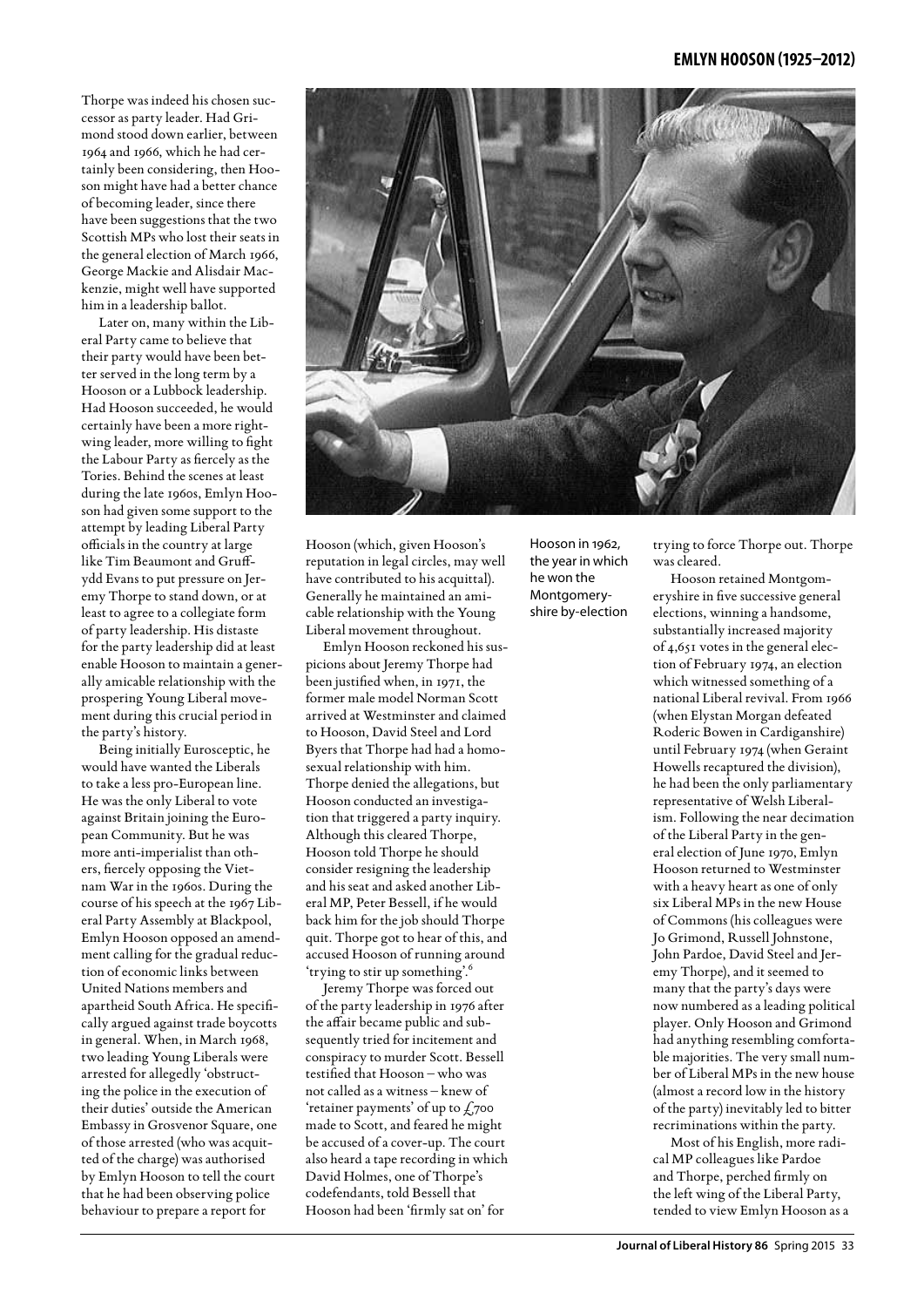| Parliamentary elections in Montgomeryshire, 1962-79 |                         |              |         |         |
|-----------------------------------------------------|-------------------------|--------------|---------|---------|
| Party                                               | Candidate               | <b>Votes</b> | %       | ±%      |
| <b>General election 1979</b>                        |                         |              |         |         |
| Conservative                                        | Delwyn Williams         | 11,751       | 40.3    | $+11.9$ |
| Liberal                                             | Emlyn Hooson            | 10,158       | 34.9    | $-8.2$  |
| Labour                                              | J. Price                | 4,751        | 16.3    | $-2.9$  |
| Plaid Cymru                                         | C. Clowes               | 2,474        | 8.5     | $-0.8$  |
| Majority                                            |                         | 1,593        | 5.5     |         |
| Turnout                                             |                         | 29,134       | 81.4    | $+1.5$  |
| <b>General election October 1974</b>                |                         |              |         |         |
| Liberal                                             | Emlyn Hooson            | 11,280       | 43.1    | $-2.3$  |
| Conservative                                        | W.R.C. Williams-Wynne   | 7,421        | 28.4    | $-0.5$  |
| Labour                                              | P.W. Harris             | 5,031        | 19.2    | $+1.4$  |
| Plaid Cymru                                         | A.P. Jones              | 2,440        | 9.3     | $+1.0$  |
| Majority                                            |                         | 3,859        | 14.7    | $-2.2$  |
| Turnout                                             |                         | 26,172       | 77.9    | $-4.7$  |
| <b>General election February 1974</b>               |                         |              |         |         |
| Liberal                                             | Emlyn Hooson            | 12,495       | 45.4    | $+7.0$  |
| Conservative                                        | W. R. C. Williams-Wynne | 7,844        | 28.5    | $-1.2$  |
| Labour                                              | P.W. Harris             | 4,888        | 17.8    | $-2.3$  |
| Plaid Cymru                                         | A.P. Jones              | 2,274        | 8.3     | $-3.5$  |
| Majority                                            |                         | 4,651        | 16.9    | $+8.2$  |
| Turnout                                             |                         | 27,501       | 82.6    | $+0.3$  |
| <b>General election 1970</b>                        |                         |              |         |         |
| Liberal                                             | Emlyn Hooson            | 10,202       | 38.4    | $-3.1$  |
| Conservative                                        | Delwyn Williams         | 7,891        | 29.7    | $+2.3$  |
| Labour                                              | D.W. Thomas             | 5,335        | 20.1    | $-3.7$  |
| Plaid Cymru                                         | E. J. Millward          | 3,145        | 11.8    | $+4.4$  |
| Majority                                            |                         | 2,311        | 8.7     | $-5.4$  |
| Turnout                                             |                         | 26,573       | 82.3    | $-0.5$  |
| <b>General election 1966</b>                        |                         |              |         |         |
| Liberal                                             | Emlyn Hooson            | 10,278       | 41.5    | $-0.8$  |
| Conservative                                        | A.W. Wiggin             | 6,784        | 27.4    | $+0.7$  |
| Labour                                              | G. M. Evans             | 5,891        | 23.8    | $+1.3$  |
| Plaid Cymru                                         | T. Edwards              | 1,841        | 7.4     | $-1.1$  |
| Majority                                            |                         | 3,494        | 14.1    | $-1.5$  |
| Turnout                                             |                         | 24,794       | 82.8    | $-1.3$  |
| <b>General election 1964</b>                        |                         |              |         |         |
| Liberal                                             | Emlyn Hooson            | 10,738       | 42.3    | $+0.3$  |
| Conservative                                        | A.W. Wiggin             | 6,768        | 26.7    | $-4.7$  |
| Labour                                              | G. M. Evans             | 5,696        | 22.5    | $-4.1$  |
| Plaid Cymru                                         | Islwyn Ffowc Elis       | 2,167        | 8.5     | N/A     |
| Majority                                            |                         | 3,970        | 15.6    | $+4.9$  |
| Turnout                                             |                         | 25,369       | 84.1    | $+0.3$  |
| <b>By-election 1962</b>                             |                         |              |         |         |
| Liberal                                             | Emlyn Hooson            | 13,181       | 51.3    | $+9.2$  |
| Conservative                                        | Robert H. Dawson        | 5,632        | 21.9    | $-9.4$  |
| Labour                                              | <b>Tudor Davies</b>     | 5,299        | 20.6    | $-6.0$  |
| Plaid Cymru                                         | Islwyn Ffowc Elis       | 1,594        | $6.2\,$ | N/A     |
| Majority                                            |                         | 7,549        | 29.4    | $+18.6$ |
| Turnout                                             |                         | 25,706       | 85.1    | $+1.3$  |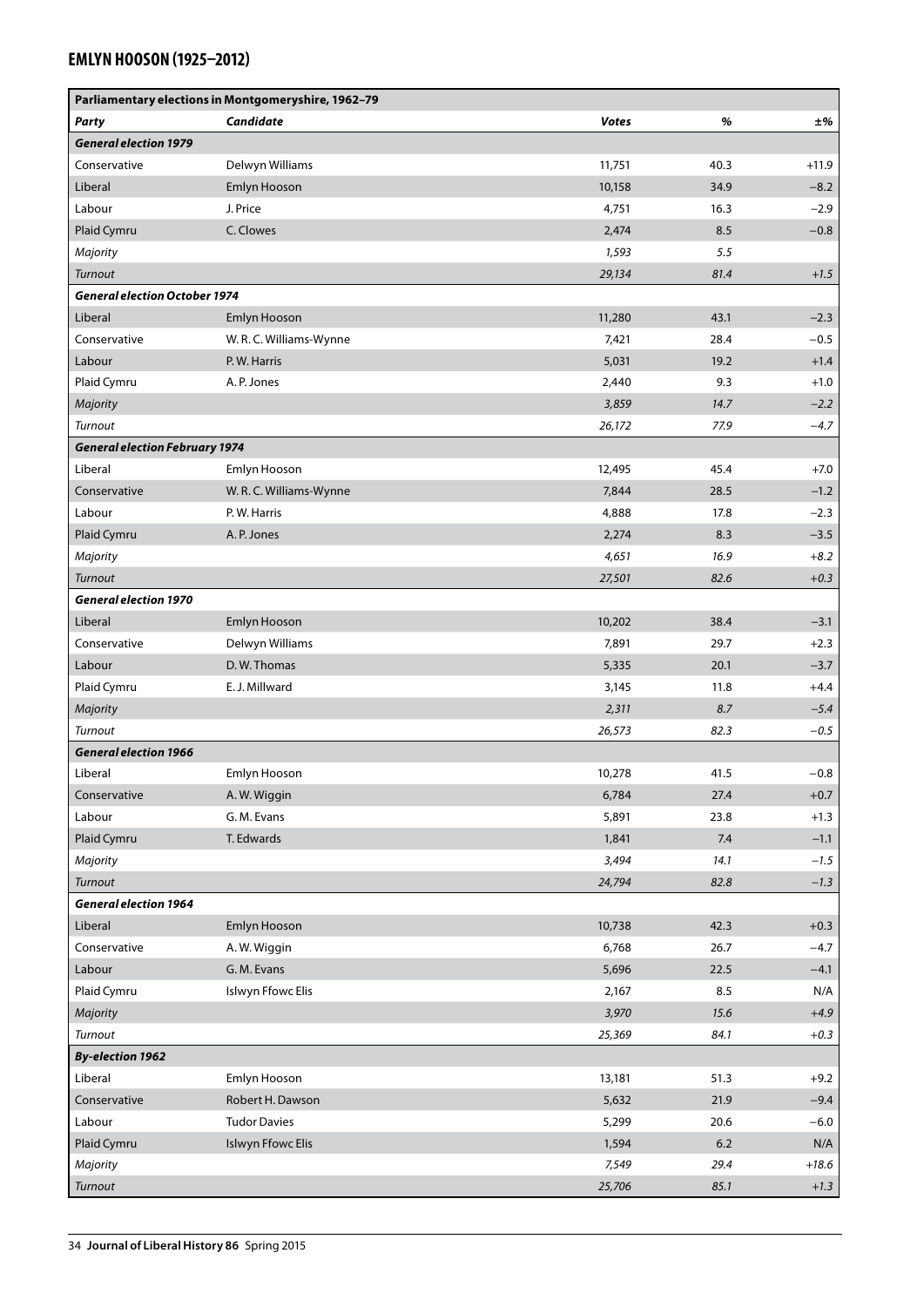conservative-minded Liberal confined mainly to the Welsh political stage, and consequently somewhat remote from the Westminster vortex. But on occasion Hooson did adopt a notably forward, progressive stand on domestic matters, and he was undoubtedly the most fervent assailant within the Parliamentary Liberal Party of the centralising measures of the Heath government. He encapsulated the progressive Welsh Liberalism of the 1960s and 1970s, looking increasingly to the 'second coming' of the Liberal Party in Wales as a worthy successor to the rather declining Labour Party. At the same time he remained a warm admirer of Lloyd George and the radical 'Yellow Book' proposals of the late 1920s. After the heavy Liberal losses in the 1970 election, Hooson told the Liberal Assembly that the public wanted a middle-of-the-road party, blaming Jo Grimond and Jeremy Thorpe for trying to take it overtly leftward.

The traditional socio-cultural divide in Montgomeryshire politics was still very much apparent. Hooson was clearly most secure in those areas well removed from the English border, the Welsh-speaking parts of Montgomeryshire, the rural uplands and in market towns like Machynlleth, Llanfyllin, Llanbrynmair and Llanidloes. At Newtown there was a delicate balance in the support for the political parties, while Welshpool clearly contained significant pockets of Conservative support. The farming communities generally still continued to rally to the Liberal banner, encouraged by their MP's ongoing part-time role as a practising farmer at Summerfield Park, Llanidloes and ready sympathy for the problems of these agrarian communities. The county, with a population of about 45,000 people, remained one of the most intensely agricultural constituencies in the whole of the United Kingdom, containing over 7,000 individual holdings, some as tiny as one acre in size. But there were also significant social changes afoot: the introduction of light industries had meant that by 1974 there were some 2,000 new voters in the Newtown wards alone, and there was further suburban growth at Welshpool, particularly in the Guilsfield locality. To survive, it was imperative for Montgomeryshire Liberalism

to adapt to the new social admixture within the county. Many of the immigrants into the county had absolutely no tradition of voting Liberal or interest in Liberal politics.7

Perhaps surprisingly, Emlyn Hooson was a notably cautious advocate of the 'Lib–Lab' pact concluded between Prime Minister James Callaghan and Liberal Party leader David Steel in March 1977, a step which he grudgingly tolerated as a necessary evil. He even played an active role on the Liberal-government Consultative Committee which, he felt, gave his party a much need opportunity to destroy the 'wilderness complex' disadvantage. Many within the ranks of the Liberal Party (including a substantial innately 'conservative' element within Montgomeryshire) were highly critical of their leaders' apparent readiness to keep in office a Labour government so clearly on the brink of ejection, and Hooson himself tended to favour bringing the highly contentious 'Lib–Lab' pact to an end in the autumn of 1978.

The Liberals in May 1978 unveiled what was expected to become a major plank in the party's general election platform – the case for adopting the European Convention on Human Rights as Britain's own Bill of Rights. After a complete review of the arguments, Emlyn Hooson, acting as his party's home affairs spokesman, who had previously tried to introduce his own Bill of Rights in the Commons in 1969, had changed his mind and concluded that the European Convention provided the most effective means of bringing about what he called 'a powerful weapon for the protection of civil liberties and for law reform – and, not least, an educative force of great potential'.8

As the period of the Lib–Lab pact drew to a close during the course of 1978, Hooson remained convinced that the experience had proved highly beneficial both to the Liberal Party and the country, although he now anticipated a 'return to that position of complete independence and freedom of manoeuvre which we all so rightly value'.9 Hooson continued to portray himself as an active politician, one who had delivered more than forty major speeches in the

**It was sometimes hard at times to see what Hooson had in common with his party's radical mainstream.** Commons during the period of the Lib–Lab pact and had also asked forty-two oral questions on a very wide range of issues to government ministers during the same period.

It was sometimes hard at times to see what Hooson had in common with his party's radical mainstream. He saw the Labour Party as the main enemy, and after Enoch Powell's 'Rivers of Blood' speech, he upset David Steel by telling constituents he could see nothing wrong with assisting immigrants who sought repatriation. Yet he had no truck with Margaret Thatcher, saying in 1978: 'People are superficially attracted by her violent swing to the Right, but she cannot even work with Conservatives like Mr Heath and Peter Walker'.10

Nor did Hooson reap any personal benefit from his warm advocacy of a Welsh Assembly during 1978–79. Powys recorded the highest 'No' vote of all the Welsh counties in the referendum of 1 March 1979, and a dejected Emlyn Hooson could only comment that Welsh devolution was 'a dead duck for this decade'.<sup>11</sup> A long-anticipated general election was also on the horizon. Since October 1974, their MP had written more than 5,500 letters on behalf of the people of Montgomeryshire – '*Everyone* knows *someone* who has been helped by Emlyn Hooson'.12 But during the same period, too, farreaching social changes had taken place, the county's electorate had increased by 2,200 since October 1974 and the constituency had become much more anglicised. It was calculated that, of the 888 new families living in housing estates built by the local Newtown corporation, 435 of these had moved there from England. Many of these migrants had disapproved strongly of their MP's hands-on active support for the cause of devolution and his recent commitment to the Lib–Lab pact of 1977–78. Local Conservative canvassers in the county were not slow to remind the electors of Montgomeryshire of the scandals, ranging from homosexuality to attempted murder, which had recently beset the Liberals' former leader Jeremy Thorpe.13 Some electors had undoubtedly begun to feel that Hooson's continuing devotion to his legal work meant that he was not wholly dedicated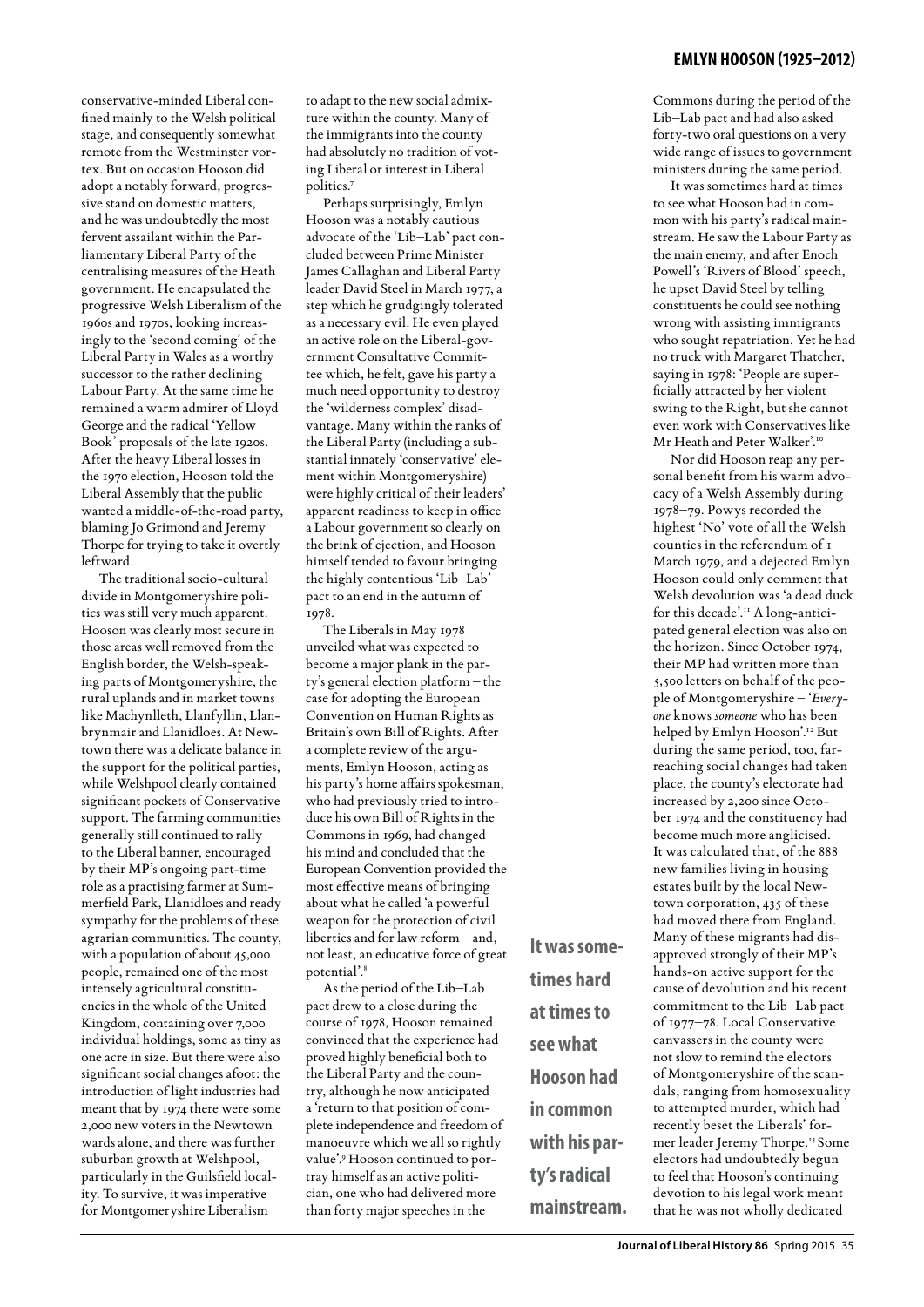to the needs of his constituency, and inevitably the appeal of rightwing Thatcherism was beginning to be experienced even within Montgomeryshire.

And in the general election which ensued in May, when the Liberal vote slumped badly, the seemingly impregnable 'man for Montgomeryshire' unexpectedly lost his seat to the Conservative candidate Delwyn Williams by a margin of 1,593 votes. A ninetynine year Liberal tenure of the seat thus dramatically came to an end – to the intense chagrin of the party faithful in Wales. Apart from the four years which followed his defeat (1979 to 1983), and again at the 2010 general election (when Lembit Opik lost the seat to the Conservative Glyn Davies), Montgomeryshire has elected Liberal or Liberal-affiliated candidates ever since 1880. Shortly afterwards Emlyn Hooson entered the House of Lords as life peer Baron Hooson of Montgomery and Colomendy in Denbighshire, at once becoming prominent in the affairs of the Upper House, where he was to prove active in improving the Mental Health Act, urged police reforms and spoke on law reform and drug trafficking.

Emlyn Hooson was also strongly opposed to the British pursuit of the Falklands War in 1982. Speaking in the Lords on 20 May, he was outspoken:

My Lords, it is with the greatest regret that I must dissociate myself from the support for the Government expressed by my noble Leader and friend Lord Byers. I find it impossible to support him. I am totally against any military escalation in the present situation, and I speak not as a pacifist but as one expressing quite the opposite viewpoint. I have for years been a defence spokesman for

**Sources**

my party. … I believe we are, as a country, embarking on a route which could take us into the kind of extremism which the United States found in Vietnam. … I am against the military escalation of the present situation because, first, I do not think it is in this country's interests; secondly, I do not believe it is in the interests of the Falkland islanders; and thirdly, I do not think it is in the interests of the free world. … I am bound to say that I have been dismayed by the wave of emotionalism that has gone through this House this afternoon.14

Hooson remained a prominent Liberal Democrat and public figure in Welsh life until his death. He was for many years his party's spokesman in the Lords at various times on Welsh affairs, legal affairs, agriculture and European affairs. He served as president of the Welsh Liberal Party from 1983 until 1986. When the Liberals merged with the SDP in 1988, he backed Alan Beith for the leadership against the less cautious figure of Paddy Ashdown. Hooson was, predictably, to give full support to the establishment and development of the National Assembly for Wales set up in 1999. Both as a lawyer and a politician, he was strongly enthusiastic in his pursuit of civil liberty issues, urging a Freedom of Information Act from 1985. During his later years, his position on Europe softened: he was anxious to overcome 'the baleful influence of the Eurosceptics' among the Tories. Speaking 'as one who represents a minority culture', this Welsh-speaker said, 'It seems to me that aggressive and self-glorifying nationalism is still one of the great curses of our century'.15

Among his numerous business interests were his chairmanship

NLW, Emlyn Hooson Papers; BLPES, Liberal Party Archives; NLW, Liberal Party of Wales archive; J. Graham Jones, 'Emlyn Hooson and Montgomeryshire politics, 1962–79', *Montgomeryshire Collections/ Casgliadau Maldwyn*, vol. 97 (2009), pp. 165–204; J. Graham Jones, 'Emlyn Hooson's parliamentary debut: the Montgomeryshire by-election of 1962', *Montgomeryshire Collections*, vol. 81 (1993), pp. 121–29; J. Graham Jones, 'The Liberal Party and Wales, 1945–79', *Welsh History Review*, vol. 16, no. 3 (June 1993), pp. 326–55; *The Guardian*, 26 February 2012; *Daily Telegraph*, 22 February 2012; *Liberal Democrat News*, 9 March 2012; tribute by Glyn Davies in *Barn*, no. 591, April 2012; tribute by Dr Glyn Tegai Hughes in *PROM*, no. 21 (2012).

**On the day of his funeral, many hundreds of mourners lined the streets of Llanidloes to pay their respects to a man described as 'a great servant to the people of Montgomeryshire'.**

of the Trustees of the Laura Ashley Foundation, 1986–97, and his assiduous membership from 1991 of the Severn River Crossing Plc. He continued to farm at Pen-rhiw farm, Llanidloes, and lived at Summerfield Park, Llanidloes. He always encouraged help for small businesses in Wales. He had made in the mid-1950s a concerted effort to save Gwasg Gee, one of the most important Welsh language printing presses and based at Denbigh in north-east Wales, which was responsible for the publication of large numbers of Welsh books and the influential Welsh newspaper *Baner ac Amserau Cymru*. He was also constantly loyal to the Llangollen International Eisteddfod which he served as president between 1987 and 1993, and he supported a multitude of societies in Montgomeryshire and beyond. Lord Hooson had a close interest in the cultural and musical life of Wales, and was president of the National Eisteddfod of Wales at Newtown. In 1966 and the following year, he was made an Honorary White Bard of the National Gorsedd of Bards.

Having suffered increasing ill health during recent years, Emlyn Hooson died on 21 February 2012. On the day of his funeral, many hundreds of mourners lined the streets of Llanidloes to pay their respects to a man described as 'a great servant to the people of Montgomeryshire'. The funeral service was held at China Street chapel, Llanidloes and was followed by a procession to the local cemetery.16 He was a first cousin (and political opponent) of Tom Hooson, the Conservative MP for the Brecon and Radnor division, who died in 1985. A large archive of his papers is in the custody of the Welsh Political Archive at the National Library of Wales.

The tribute of Kirsty Williams, leader of the Welsh Liberal Democrats, at the time of Lord Hooson's death, eloquently sums up his immense contribution:

Emlyn Hooson was respected in the House of Lords and the wider political community for his passionate liberalism, his love of Wales and his sharp intellect. Not only will he be remembered for his high profile legal work, he will also be remembered for